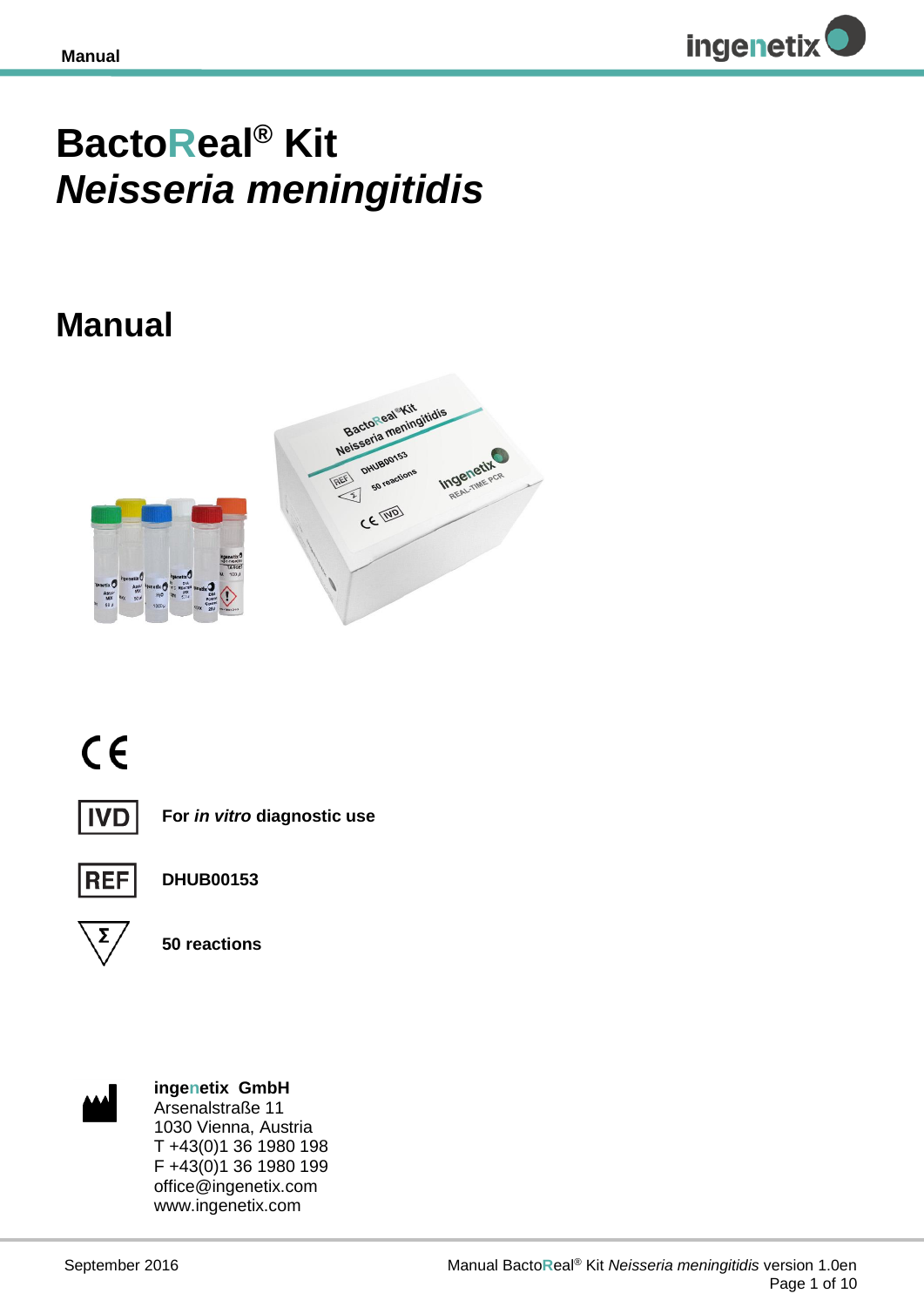

## **Index**

| 11.2. Valid results for controls, but no signal in FAM channel and Cy5 channel with sample:8 |  |
|----------------------------------------------------------------------------------------------|--|
|                                                                                              |  |
|                                                                                              |  |
|                                                                                              |  |
|                                                                                              |  |
|                                                                                              |  |
|                                                                                              |  |
|                                                                                              |  |
|                                                                                              |  |

## **Explanation of symbols**



Manual BactoReal® Kit Neisseria meningitidis version 1.0en Page 2 of 10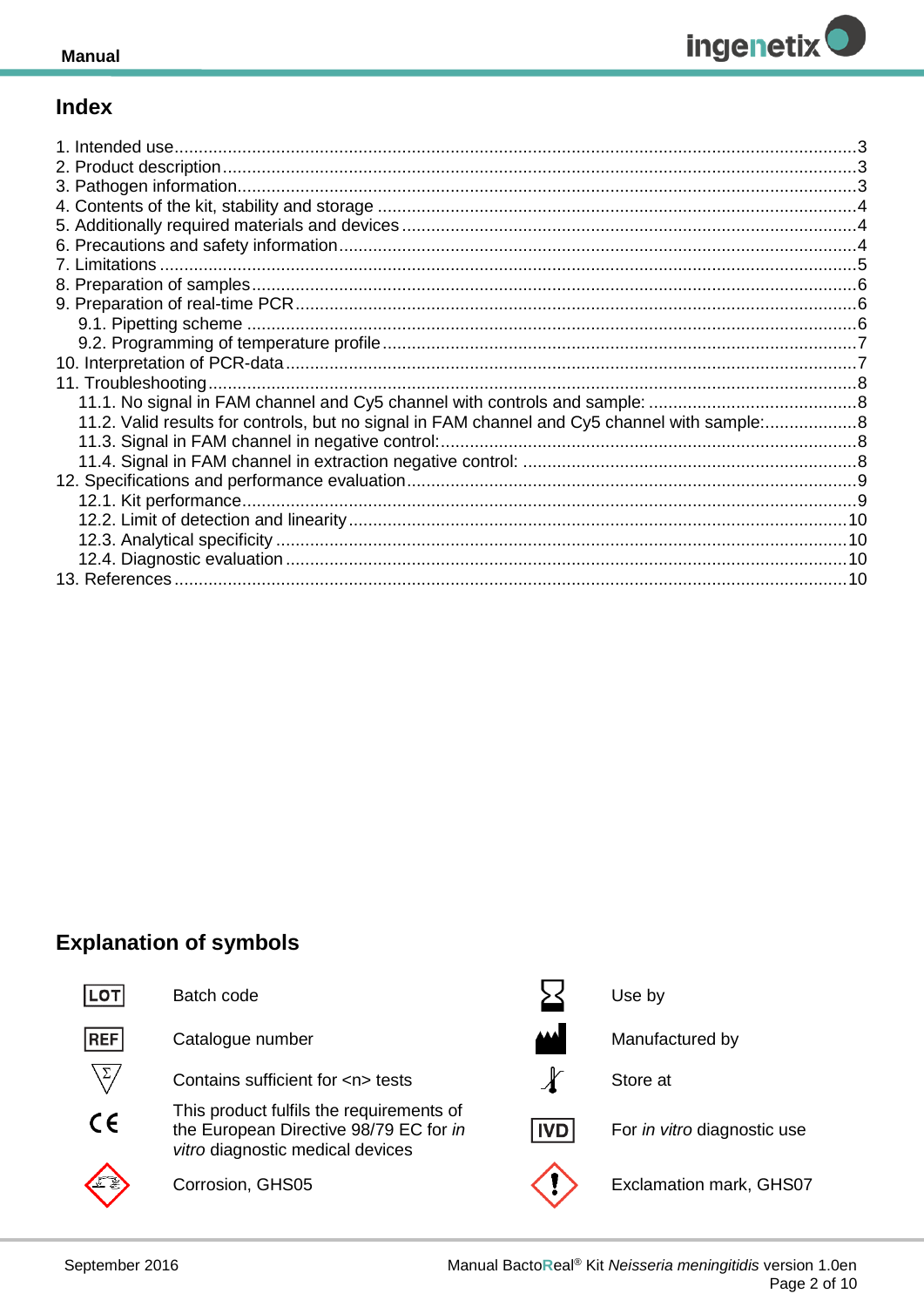

## <span id="page-2-0"></span>**1. Intended use**

Bacto**R**eal® Kit *Neisseria meningitidis* is an *in vitro* diagnostic test, based on real-time PCR, for the detection of *Neisseria meningitidis*.

#### <span id="page-2-1"></span>**2. Product description**

Bacto**R**eal® Kit *Neisseria meningitidis* detects two regions of the capsular transport protein (ctrA) gene of *N. meningitidis.*

This test allows the rapid and sensitive detection of DNA of *N. meningitidis* purified from EDTA-blood, blood culture or cerebrospinal fluid (e.g. with the QIAamp DNA Mini Kit, Qiagen). This kit detects all known serotypes of *N. meningitidis.*

A probe-specific amplification-curve in the FAM channel indicates the amplification of *N. meningitidis* specific DNA. An internal DNA positive control (DNA IPC) is detected in Cy5 channel and is used as DNA extraction as well as real-time PCR inhibition control. The target for the DNA IPC is extracted with the sample.

This test has been validated with the Applied Biosystems® 7500 Fast Real-time PCR System (Thermo Fisher Scientific) and tested with a LightCycler<sup>®</sup> 480 Instrument II (Roche) and Mx3005P<sup>®</sup> QPCR System (Agilent), but is also compatible with other real-time PCR instruments which detect and differentiate fluorescence in FAM and Cy5 channel.

The test is based on real-time PCR. A specific DNA sequence of the pathogen genome is detected and amplified. The generated PCR-product is detected by an oligonucleotide-probe labelled with a fluorescent dye. This technology allows a sequence-specific detection of PCR amplificates.

Ingenetix ViroReal<sup>®</sup>, BactoReal<sup>®</sup> and ParoReal Kits are optimized to run under the same thermal cycling conditions. RNA and DNA can be analysed in one run.

## <span id="page-2-2"></span>**3. Pathogen information**

*Neisseria meningitidis* is a Gram-negative bacterium causing meningitis and septicemia. There are 13 clinically significant serogroups, which are classified according to the antigenic structure of their polysaccharide capsule. Five serogroups (A, B, C, Y and W135) are responsible for virtually all cases of the disease. Serogroup B is the predominant one. The capsular transport protein (ctrA) gene is unique to *N. meningitidis* and can be found in all meningococcal serogroups.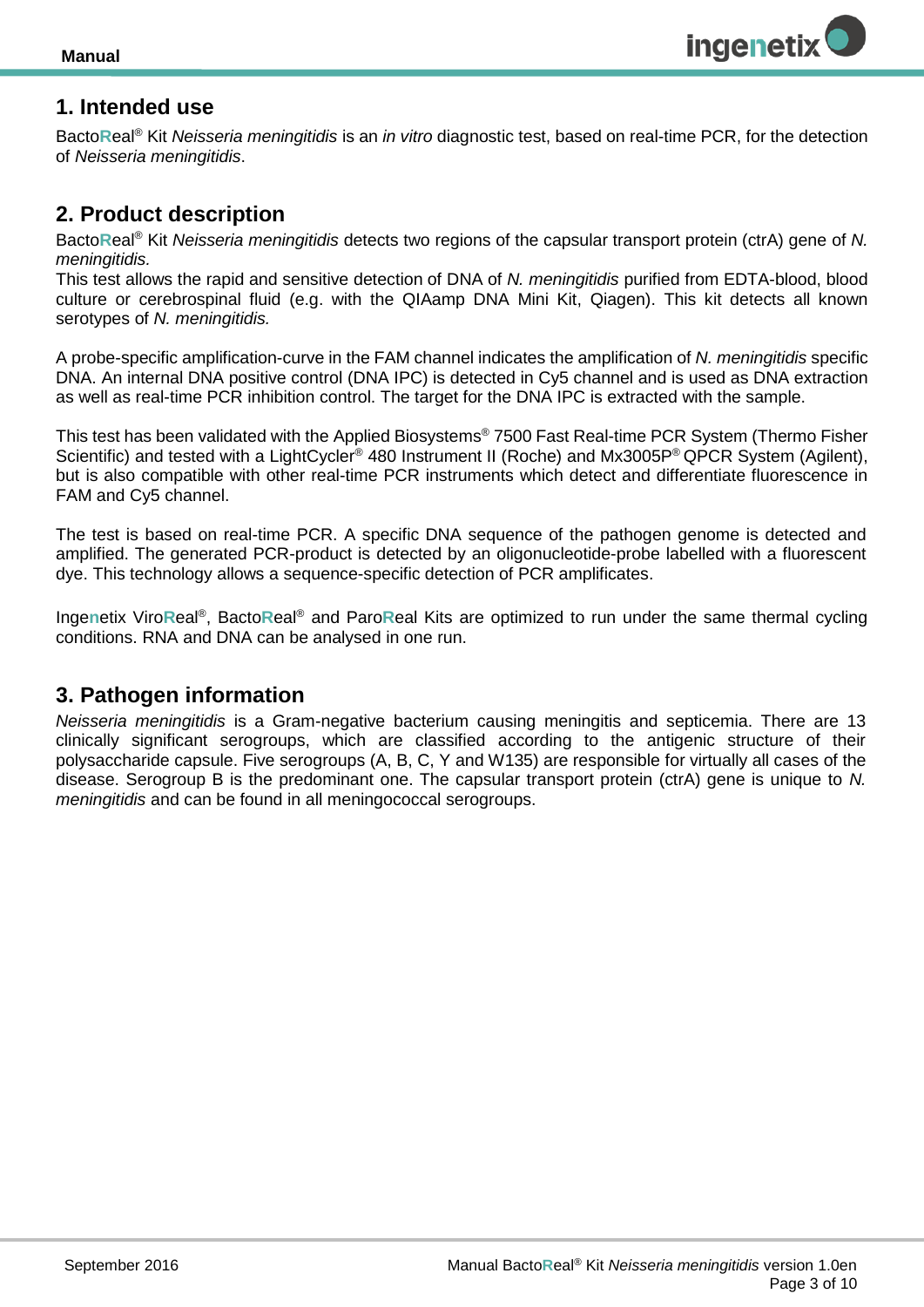## <span id="page-3-0"></span>**4. Contents of the kit, stability and storage**

| Labelling                                            | <b>Content</b>                                               | Amount                | <b>Storage</b>                                          |
|------------------------------------------------------|--------------------------------------------------------------|-----------------------|---------------------------------------------------------|
| Neisseria meningitidis Assay Mix<br>(green cap)      | Primer and probe (FAM) for<br>N. meningitidis detection      | $1 \times 50 \mu$     | $-15$ °C to $-25$ °C                                    |
| DNA IPC-3 Assay Mix (yellow cap)                     | Primer and probe (Cy5) for<br>DNA IPC detection              | $1 \times 50 \mu$     | $-15$ °C to $-25$ °C                                    |
| DNA IPC Target (orange cap)                          | Target for DNA IPC (internal DNA<br>positive control system) | $1 \times 100$ µl     | $-15$ °C to $-25$ °C                                    |
| Neisseria meningitidis Positive Control<br>(red cap) | DNA positive control (approx.<br>10,000 target copies/µl)    | $1 \times 25 \mu$     | $-15$ °C to $-25$ °C                                    |
| DNA Reaction Mix (white cap)                         | 2 x DNA reaction mix                                         | $1 \times 500$ µl     | -15 °C to -25 °C<br>until first use, then<br>at $+4 °C$ |
| Nuclease-free water (blue cap)                       | Nuclease-free water                                          | $1 \times 1000 \,\mu$ | $-15$ °C to $-25$ °C                                    |

The components of Bacto**R**eal® Kit *Neisseria meningitidis* are stable until the expiry date stated on the label.

## <span id="page-3-1"></span>**5. Additionally required materials and devices**

- Reagents and devices for DNA-extraction
- Nuclease-free water for dilution of DNA IPC Target
- Disposable powder-free gloves
- Pipettes (adjustable)
- Sterile pipette tips with filters
- Vortex mixer
- Desktop centrifuge with rotor for 2 ml reaction tubes
- Real-time PCR instrument which is able to detect and differentiate fluorescence in FAM and Cy5 channel
- Optical 96 well reaction plates or optical reaction tubes

## <span id="page-3-2"></span>**6. Precautions and safety information**

- For *in vitro* diagnostic use. The use of this kit is limited to persons instructed in the procedures of realtime PCR and *in vitro* diagnostics.
- Clean benches and devices periodically.
- Use sterile filter pipette tips.
- Specimens should be handled as if infectious in accordance with safe laboratory procedures. Wear protective disposable powder-free gloves when handling kit reagents and specimens.
- Use separated working areas for specimen preparation, reagent preparation and amplification. Supplies and equipment must be dedicated to each of these separate working areas and ensure workflow in the laboratory from pre- to post-PCR.
- Be careful when handling samples and positive control to avoid cross contamination. Change gloves after handling of samples or positive control. Store positive or potentially positive material separately from reagents
- Prevent contamination of work equipment and reagents with DNA/RNA, nuclease or amplification products by good laboratory practice.
- Quality of DNA has a profound impact on the test performance. Ensure that the used DNA extraction system is compatible with real-time PCR technology.
- Always include a negative control per PCR-run (nuclease-free water instead of sample).
- For a valid interpretation of results, a negative control should be included during DNA-extraction (e.g. extraction of water instead of sample material), in order to exclude false-positive results due to contamination with DNA of pathogen during extraction.
- Please note the expiry date of the kit.
- Do not interchange or mix reagents from kits with different lot numbers.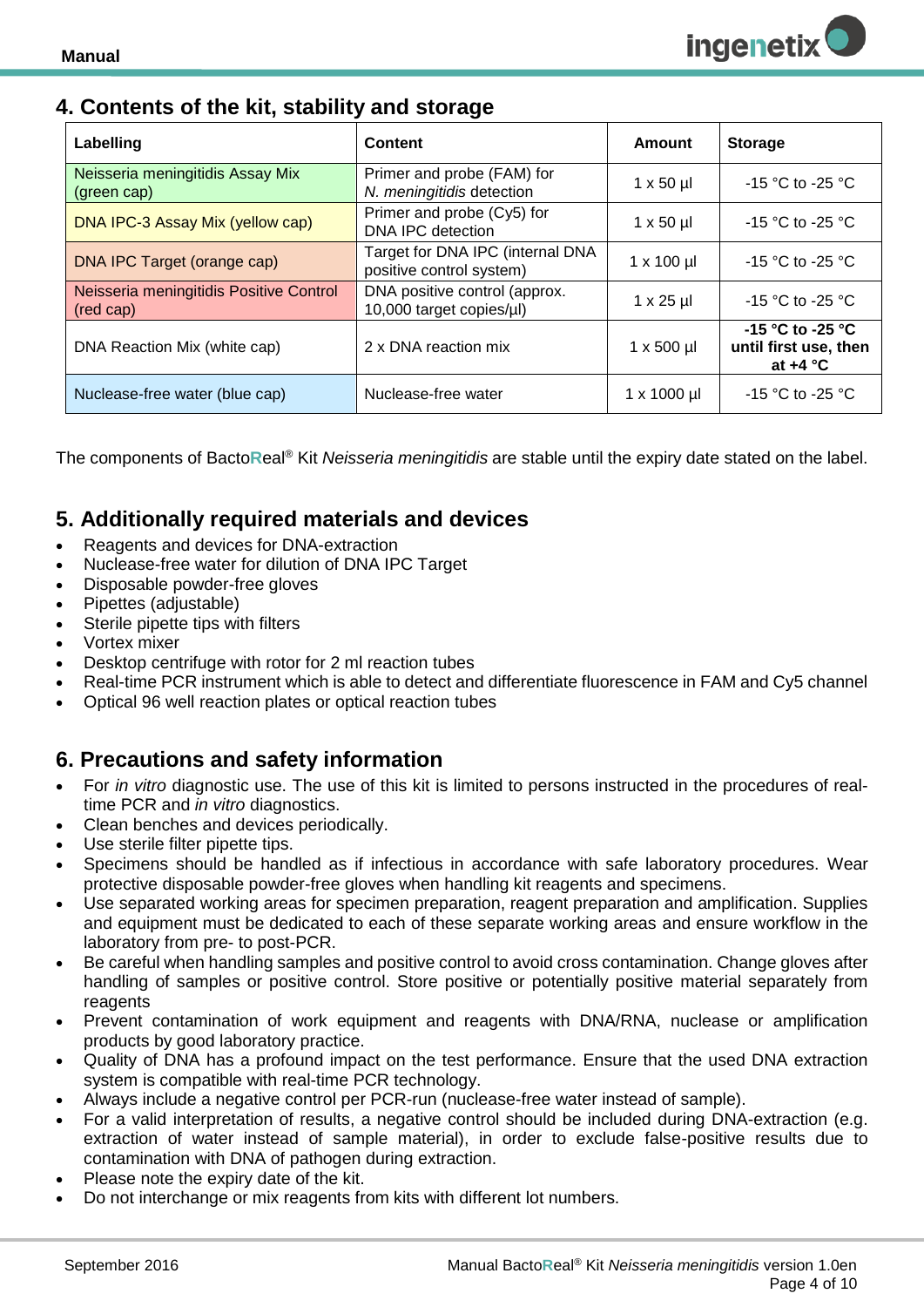

- Repeated thawing and freezing of kit components should be avoided. Protect kit components from light. **Caution:** DNA IPC Target is stored in RNA/DNA stabilizer which contains Guanidinium thiocyanate/Triton X-100 (see MSDS, www.ingenetix.com).
- Use established laboratory practices according to your local safety regulations for discarding specimens, reagents and waste.

## <span id="page-4-0"></span>**7. Limitations**

- Optimal performance of this test requires appropriate specimen collection, transport and storage, as well as an appropriate DNA extraction procedure.
- DNA extraction and *N. meningitidis* detection have been validated for EDTA-blood, blood culture and cerebrospinal fluid with this kit.
- A negative test result does not exclude the possibility of *N. meningitidis* infection, because test results may be affected by improper specimen collection, technical error, specimen mix-up or pathogen quantities below the assay sensitivity. The presence of PCR inhibitors may lead to invalid results.
- For this kit highly specific primers and probes have been selected. However, false-negative or less sensitive results might be obtained due to sequence heterogeneity within the target region of not yet described clinical subtypes.
- Results should be interpreted in consideration of clinical and laboratory findings.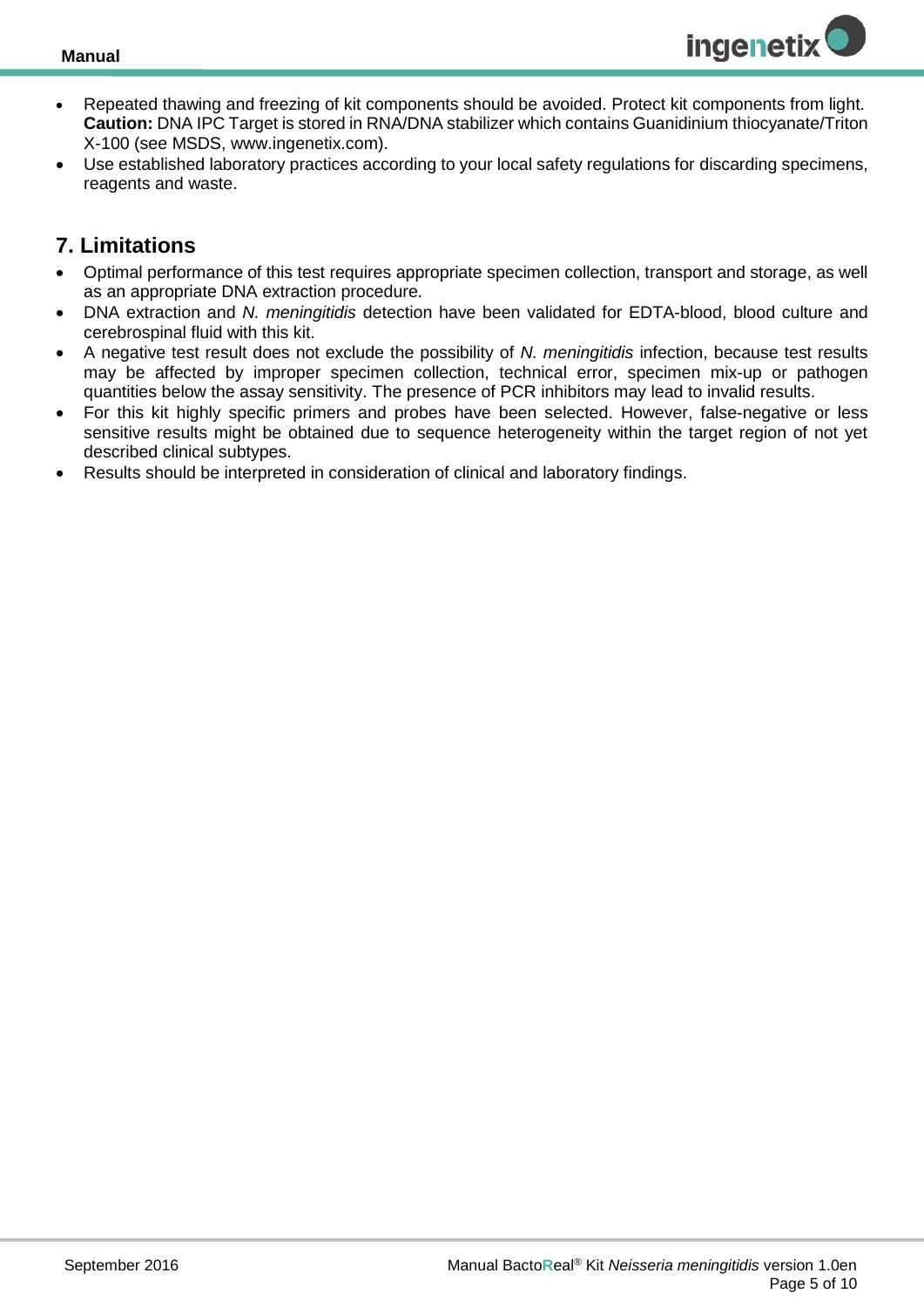

## <span id="page-5-0"></span>**8. Preparation of samples**

Extract samples with a DNA extraction system compatible with real-time PCR technology. An extraction negative control should be included during DNA-extraction (e.g. extraction of water instead of sample material).

The **DNA IPC Target** has to be added during extraction. The DNA IPC is used as a control of DNA extraction, identifies possible PCR inhibition and confirms the integrity of kit reagents.

**Caution**: The DNA IPC Target must not be added directly to the sample material but has to be pipetted to the lysis buffer.

- $\rightarrow$  For an elution volume of 50-100 µl: Per sample, spike 1 µl DNA IPC Target into lysis buffer.
- $\rightarrow$  For an elution volume of >100 µl or when using an automated extraction system: Per sample, spike 2 µl DNA IPC Target into lysis buffer.

## <span id="page-5-1"></span>**9. Preparation of real-time PCR**

- Include one negative control (water), one positive control and one extraction negative control per PCR run.
- It is recommended to analyse samples in duplicates, which increases the probability of pathogen detection and facilitates interpretation of results*.*
- Thaw DNA samples on ice.
- Thaw kit components at room temperature. When thawed, mix components, centrifuge briefly and keep on ice.
- Mix the DNA Reaction Mix to ensure homogeneity of solution.
- **Positive Control**
	- $\rightarrow$  Use 1 µ of Neisseria meningitidis Positive Control + 4 µ nuclease-free water. Pipette positive control at last.

#### <span id="page-5-2"></span>**9.1. Pipetting scheme**

|                                  |                                  | Per sample   |
|----------------------------------|----------------------------------|--------------|
| <b>Preparation of Master Mix</b> | Nuclease-free Water*             | $3.0$ $\mu$  |
| (mix well)                       | <b>DNA Reaction Mix</b>          | $10.0$ $\mu$ |
|                                  | Neisseria meningitidis Assay Mix | $1.0 \mu$    |
|                                  | <b>DNA IPC-3 Assay Mix</b>       | $1.0 \mu$    |
|                                  | <b>Total volume Master Mix</b>   | $15.0$ µl    |
|                                  |                                  |              |
| <b>Preparation of PCR</b>        | <b>Master Mix</b>                | $15.0$ $\mu$ |
|                                  | DNA-Sample*                      | $5.0 \mu$    |
|                                  | <b>Total volume</b>              | $20.0$ µl    |

\*1-8 µl of the sample can be used. When using ≠ 5 µl sample, the volume of water has to be adjusted accordingly.

→ **If DNA IPC Target was not added during extraction:** Freshly dilute the DNA IPC Target 1:100 with nuclease-free water and add 1 µl per sample directly to the master mix.

**Caution:** The use of more than 1 µl diluted (1:100) DNA IPC Target per reaction causes inhibition of the realtime PCR reaction.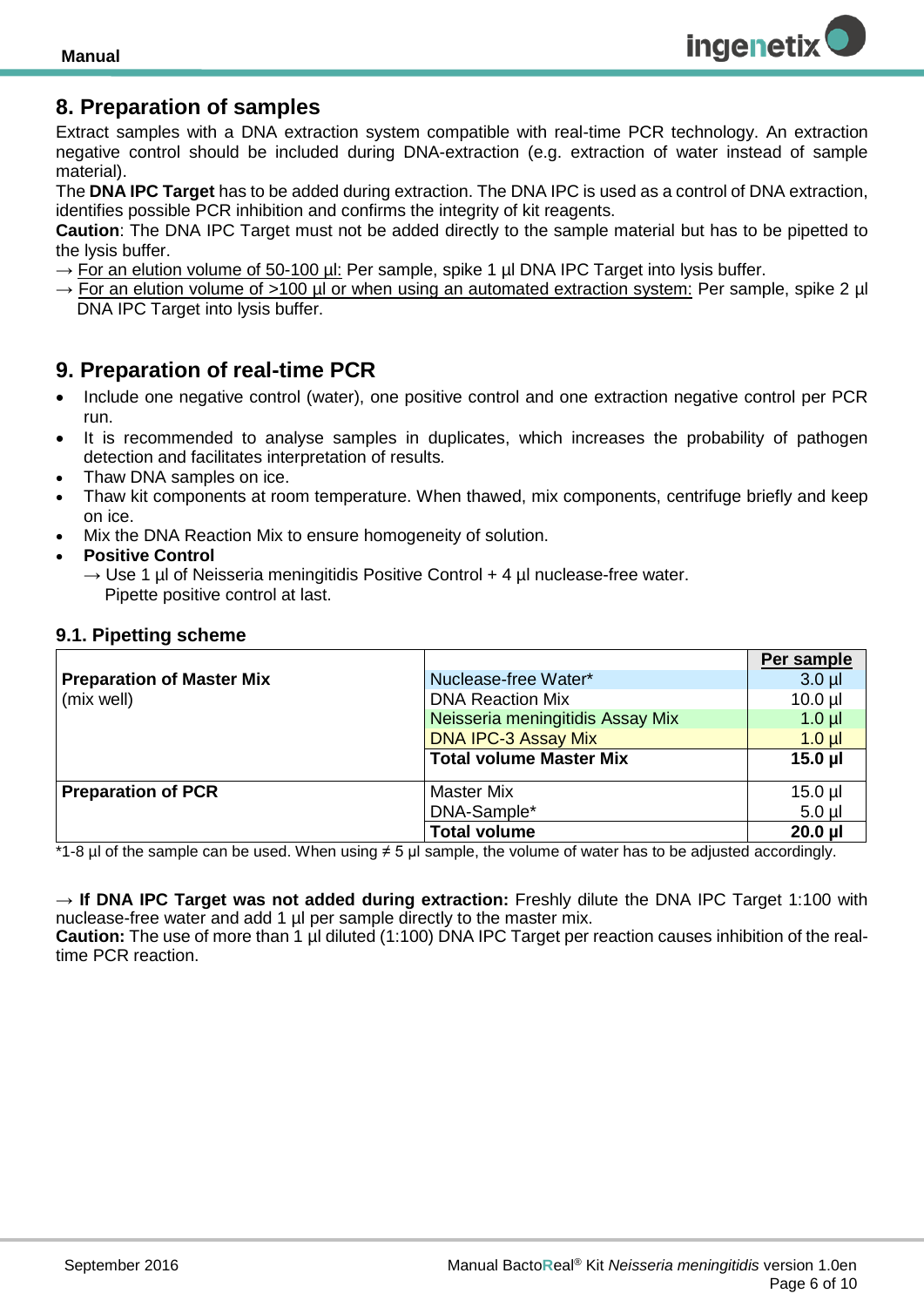#### <span id="page-6-0"></span>**9.2. Programming of temperature profile**

Please find further information on programming the real-time PCR instrument in the respective operator's manual. Take into consideration that some PCR-platforms have to be calibrated with the corresponding dye before performing a multiplex-PCR.

**Select detection channel:** FAM-TAMRA, 530 nm (for *N. meningitidis*) Cy5-NONE, 667 nm (for DNA IPC-3)

**Select reference dye (passive reference)**: ROX **Sample Volume:** 20 µl **Temperature Profile:** 

| Program 1                   | Program 2                   | Program 3                                                    |
|-----------------------------|-----------------------------|--------------------------------------------------------------|
| Cycles: 1<br>Analysis: None | Cycles: 1<br>Analysis: None | Cycles: 45<br>Analysis: Quantification<br>Acquisition at 60° |
|                             | $95^{\circ}$ C              | $95^{\circ}$ C                                               |
|                             | 20 sec                      | 5 sec                                                        |
|                             |                             | $60^{\circ}$ C                                               |
| $50^{\circ}$ C              |                             | 1 min                                                        |
| $*2$ min                    |                             |                                                              |

For ABI PRISM® 7500: Ramp speed: "Standard"

For LightCycler® 480 instrument: Detection format: 2 Color Hydrolysis Probe

**ingenetix** 

**\*Note:** If viral RNA should be also detected in the same PCR run, program 1 has to be prolonged to 15 min at 50°C. This temperature profile can be used for all inge**n**etix Viro**R**eal® , Bacto**R**eal® , Myco**R**eal and Paro**R**eal kits for the detection of DNA or RNA.

#### <span id="page-6-1"></span>**10. Interpretation of PCR-data**

For analysis of PCR results select fluorescence display options 530 nm (FAM channel) for the *N. meningitidis* target and 667 nm (Cy5 channel) for the DNA IPC target. Samples with positive Ct or Cp-values are considered positive. Please additionally check the amplification-curves manually. Samples should be inspected both in logarithmic and linear scale view and compared with the negative control.

|                             | <b>FAM channel</b><br>N. meningitidis target | Cy5 channel<br><b>DNA IPC target</b> | Interpretation |
|-----------------------------|----------------------------------------------|--------------------------------------|----------------|
| Negative control            | Negative                                     | Negative / Positive <sup>1</sup>     | Valid          |
| Positive control            | Positive                                     | Negative / Positive <sup>1</sup>     | Valid          |
| Extraction negative control | Negative                                     | Positive                             | Valid          |
| Sample                      | Positive                                     | Positive / Negative <sup>2</sup>     | Positive       |
| Sample                      | Negative                                     | Positive                             | Negative $3$   |
| Sample                      | Negative                                     | Negative                             | Invalid        |

<sup>1</sup>Only positive if the DNA IPC Target was added at a 1:100 dilution directly to the master mix

<sup>2</sup>High pathogen load in the sample can lead to reduced or absent signal of DNA IPC

<sup>3</sup>The positive signal of the DNA IPC excludes a possible PCR inhibition. However, IPC Ct-values should show comparable results. A shift of Ct-values can indicate a partial inhibition of PCR.

In case of invalid data, analysis has to be repeated with the remaining or newly extracted DNA sample (see 11. Troubleshooting).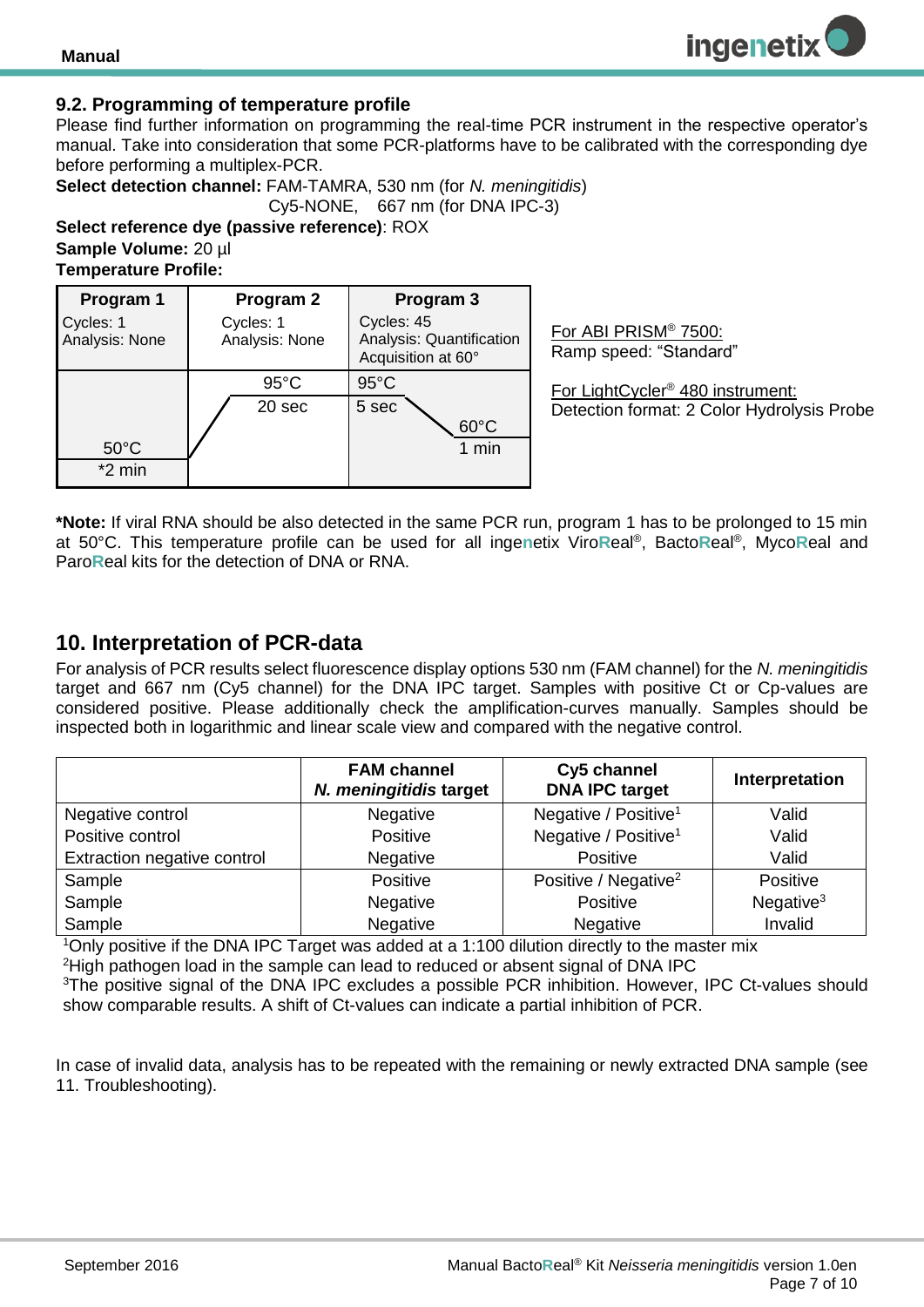## <span id="page-7-0"></span>**11. Troubleshooting**

#### <span id="page-7-1"></span>**11.1. No signal in FAM channel and Cy5 channel with controls and sample:**

 Incorrect programming of the temperature profile or detection channels of the real-time PCR instrument.  $\rightarrow$  Compare temperature profile and programming of detection channels with the protocol.

**ingenetix** 

 Incorrect configuration of PCR reaction.  $\rightarrow$  Check your work steps (see pipetting scheme) and repeat PCR, if necessary.

#### <span id="page-7-2"></span>**11.2. Valid results for controls, but no signal in FAM channel and Cy5 channel with sample:**

- Incorrect programming of detection channels with the sample.  $\rightarrow$  Compare programming of detection channels with protocol.
- If the DNA IPC Target was added during extraction:
	- PCR reaction has been inhibited.
	- DNA extraction has failed.
	- The undiluted DNA IPC Target has not been added to lysis buffer of sample.
	- The extracted sample has not been added to PCR reaction.

 $\rightarrow$  No interpretation can be made. Make sure you use a recommended method for DNA isolation and stick closely to the manufacturer's instructions. Check your work steps.

#### <span id="page-7-3"></span>**11.3. Signal in FAM channel in negative control:**

- A contamination occurred during preparation of PCR.
	- $\rightarrow$  Repeat PCR with new reagents in replicates.
	- $\rightarrow$  Strictly pipette positive control at last.
	- $\rightarrow$  Make sure that work space and instruments are cleaned at regular intervals.

#### <span id="page-7-4"></span>**11.4. Signal in FAM channel in extraction negative control:**

- A contamination occurred during extraction.
	- $\rightarrow$  Repeat extraction and PCR using new reagents.
	- $\rightarrow$  Make sure that work space and instruments are cleaned at regular intervals.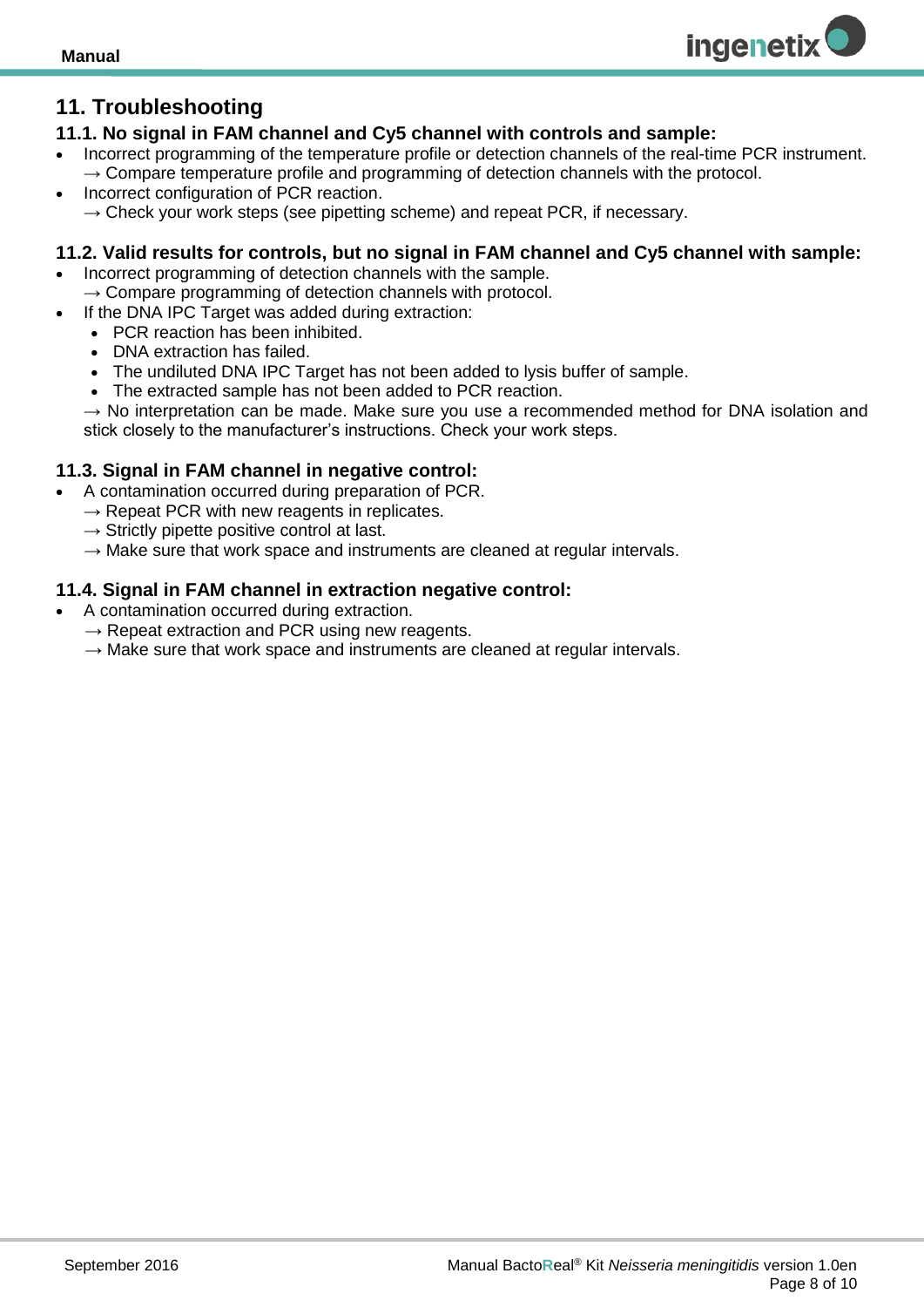

## <span id="page-8-0"></span>**12. Specifications and performance evaluation**

#### <span id="page-8-1"></span>**12.1. Kit performance**

Performance of Bacto**R**eal® Kit *Neisseria meningitidis* with an Applied Biosystems® 7500 Fast Real-time PCR System (Thermo Fisher Scientific) is shown in Figure 1.



**Figure 1** Performance of Bacto**R**eal® Kit *Neisseria meningitidis*